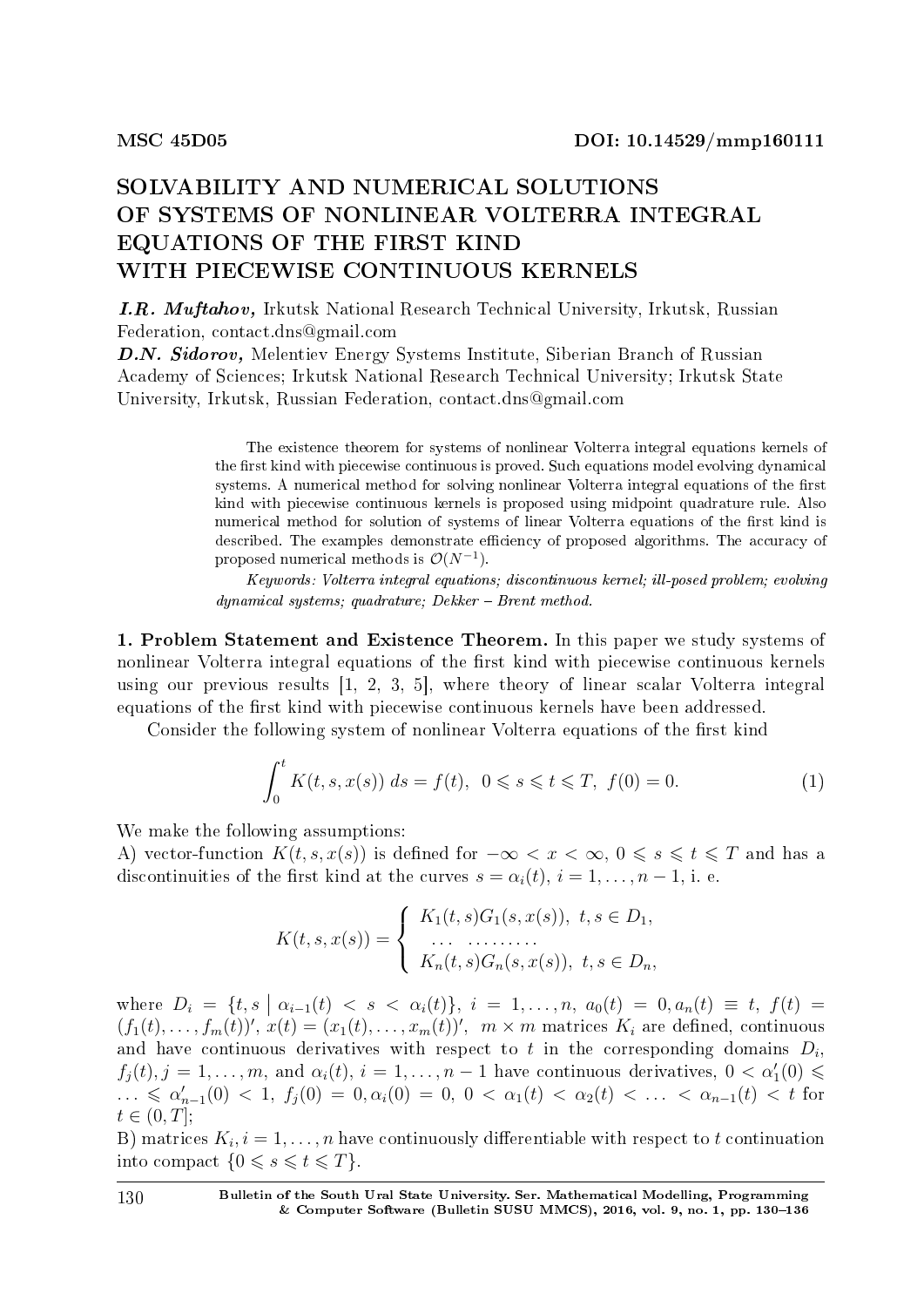For the theory of systems of linear integral equations with piecewise continuous kernels readers may refer to monograph [5]. The objective of this paper is to generalize this theory on nonlinear case and suggest algorithm for numerical solution for such systems.

It is to be noted that Volterra equations with piecewise continuous kernels are employed in energetics and in other fields for evolving dynamical systems modeling. Here readers may refer to bibliography in [2, 4].

Let us first formulate the sufficient conditions for existence and uniqueness of the solution of system  $(1)$ .

**Theorem 1.** Let conditions A) and B) be fulfilled for  $0 \le s \le t \le T$ . Let Lipchitz condition  $||G_i(s, x_1(s)) - G_i(s, x_2(s)) - (x_1(s) - x_2(s))|| \leq q_i ||x_1 - x_2||$ ,  $\forall x_1, x_2 \in \mathbb{R}^n$ , be also fulfilled and  $q_n + \sum_{i=1}^{n-1} \alpha'_i(0) ||K_n(0,0)^{-1}(K_i(0,0) - K_{i+1}(0,0))|| (1+q_i) < 1$ . Then  $\exists \tau > 0$  such that system (1) has unique local solution in  $\mathcal{C}_{[0,\tau]}$ . Moreover, if  $\min_{\tau \leq t \leq T} (t-\tau)$  $\alpha_{n-1}(t) = h > 0$  then such local solution can be continuously extended to the whole domain  $[\tau, T]$  using combination of the method of steps and successive approximations.

Proof of this theorem is similar to the proof of Theorem 3.2 in [2] using the Lipchitz condition.

2. Numerical Solution. In this section we construct an algorithm based on of the midpoint quadrature for numerical solution of nonlinear Volterra integral equations (1). We also included the numerical examples to demonstrate the efficiency of the proposed scheme

For sake of clarity we first consider the scalar case. To construct a numerical solution of equation (1) on the interval [0, T] introduce the mesh (not necessarily uniform)

$$
0 = t_0 < t_1 < t_2 < \ldots < t_N = T, \ \ h = \max_{i=1,N} (t_i - t_{i-1}) = \mathcal{O}(N^{-1}). \tag{2}
$$

Following our paper  $[1]$  we search an approximate solution of equation  $(1)$  as following piecewise constant function

$$
x_N(t) = \sum_{i=1}^N x_i \delta_i(t), \ t \in (0, T], \ \delta_i(t) = \begin{cases} 1, & \text{for } t \in \Delta_i = (t_{i-1}, t_i]; \\ 0, & \text{for } t \notin \Delta_i \end{cases} \tag{3}
$$

with undetermined yet coefficients  $x_i$ ,  $i = 1, N$ .

In order to find  $x_0$  let us differentiate both sides of equation (1) with respect to t

$$
f'(t) = \sum_{i=1}^{n} \left( \int_{\alpha_{i-1}(t)}^{\alpha_i(t)} \frac{\partial K_i(t,s)}{\partial t} G_i(s,x(s)) \, ds + \right)
$$

$$
+\alpha'_{i}(t)K_{i}(t,\alpha_{i}(t))G_{i}(\alpha_{i}(t),x(\alpha_{i}(t)))-\alpha'_{i-1}(t)K_{i}(t,\alpha_{i-1}(t))G_{i}(\alpha_{i-1}(t),x(\alpha_{i-1}(t)))\bigg)
$$

 $f'(0) = \sum_{i=1}^{n} (\alpha'_i(0) K_i(0,0) G_i(0,x_0) - \alpha'_{i-1}(0) K_i(0,0) G_i(0,x_0)).$ Then The desired coefficient  $x_0$  is included in nonlinearly in the right hand side. We use the Van Wijngaarden

Вестник ЮУрГУ. Серия «Математическое моделирование<br>и программирование» (Вестник ЮУрГУ ММП). 2016. Т. 9, № 1. С. 130-136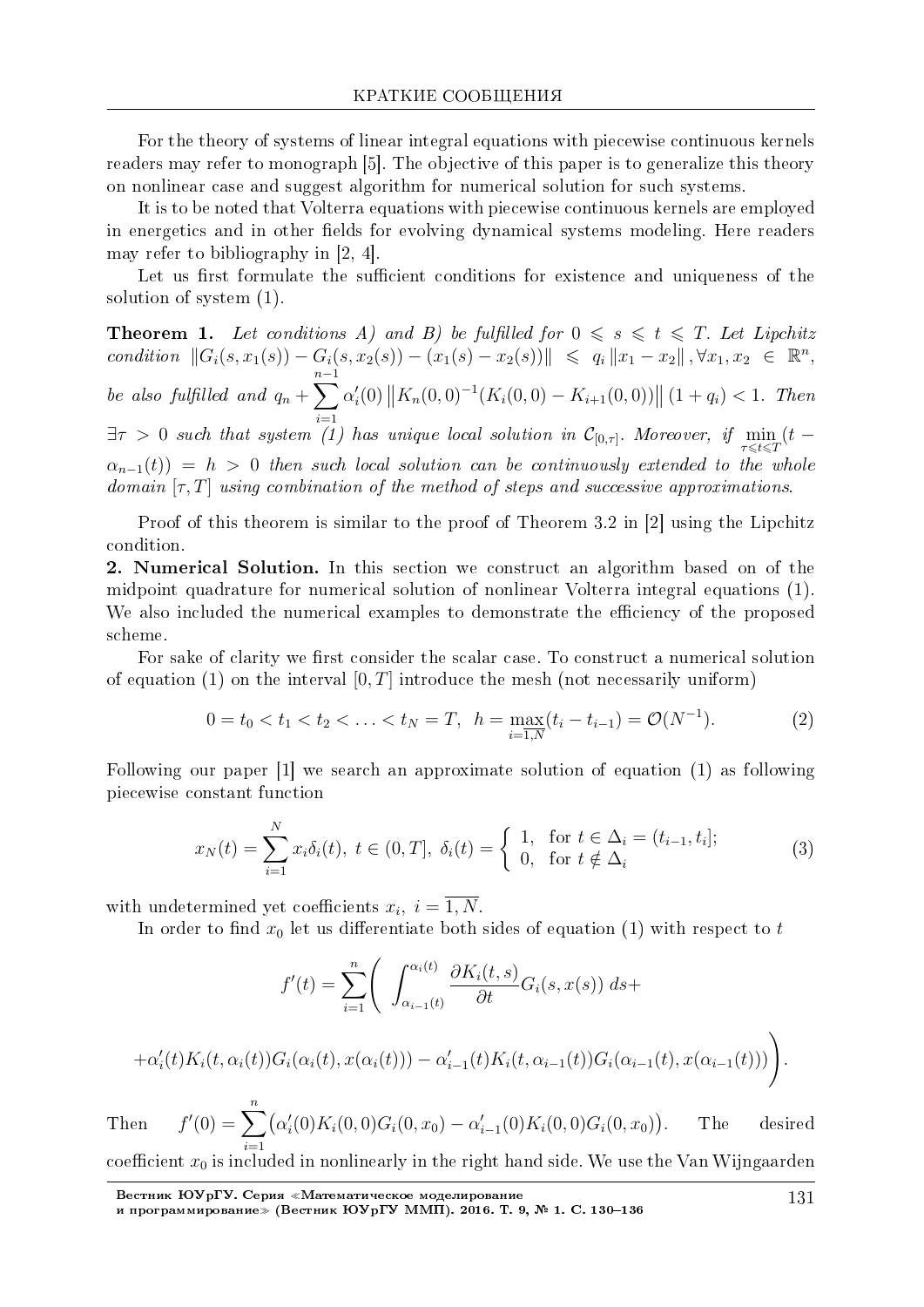- Dekker - Brent method to find this coefficient  $x_0$  (see e.g. [6]). Below we shall use the notation $f_k = f(t_k)$ ,  $k = 1, \ldots, N$ , and  $v_{ij}$  denotes the index of mesh's segment (2) that contains the value  $\alpha_i(t_j)$ , i.e.  $\alpha_i(t_j) \in \Delta_{v_{ij}}$ . Obviously  $v_{ij} < j$  for  $i = \overline{0, n-1}$ ,  $j = \overline{1, N}$ . Let us now assume that the coefficients  $x_0, x_1, \ldots, x_{k-1}$  of approximate solution are known. Equation (1) in the knot  $t = t_k$  is  $\sum_{i=1}^{n}$ *i*=1  $\int_0^{\alpha_i(t_k)}$  $\alpha_{i-1}(t_k)$  $K_i(t_k, s)G_i(s, x(s))$   $ds = f_k$ , and it can be presented as  $I_1(t_k) + I_2(t_k) + \cdots + I_n(t_k) = f_k$ , where

$$
I_1(t_k) = \sum_{j=1}^{v_{1,k}-1} \int_{t_{j-1}}^{t_j} K_1(t_k, s) G_1(s, x(s)) ds + \int_{t_{v_{1,k}}-1}^{\alpha_1(t_k)} K_1(t_k, s) G_1(s, x(s)) ds,
$$

$$
I_n(t_k) = \int_{\alpha_{n-1}(t_k)}^{t_{v_{n-1,k}}} K_n(t_k, s) G_n(s, x(s)) ds + \sum_{j=v_{n-1,k}+1}^k \int_{t_{j-1}}^{t_j} K_n(t_k, s) G_n(s, x(s)) ds.
$$

1. If  $v_{p-1,k} \neq v_{p,k}, p = 2, \ldots, n-1$  then

$$
I_p(t_k) = \int_{\alpha_{p-1}(t_k)}^{t_{v_{p-1,k}}} K_p(t_k, s) G_p(s, x(s)) ds + \sum_{j=v_{p-1,k}+1}^{v_{p,k}-1} \int_{t_{j-1}}^{t_j} K_p(t_k, s) G_p(s, x(s)) ds +
$$
  
+ 
$$
\int_{t_{v_{p,k}-1}}^{\alpha_p(t_k)} K_p(t_k, s) G_p(s, x(s)) ds.
$$
  
If  $v_{p,k} = v_{p,k} = 0$  and  $v_{p,k} = 1$  then  $I_r(t_k) = \int_{t_{p,k}}^{\alpha_p(t_k)} K_r(t_k, s) G_r(s, x(s)) ds$ 

2. If  $v_{p-1,k} = v_{p,k}, p = 2, \ldots, n-1$  then  $I_p(t_k)$  $\alpha_{p-1}(t_k)$  $K_p(t_k, s) G_p(s, x(s)) ds.$ 

It is to be noted that the number of terms in each row of this formula depends on array *v*<sub>*ii*</sub>, which can be determined based on input data: functions  $\alpha_i(t)$ ,  $i = \overline{1, n-1}$  and fixed (based on concrete *N*) mesh.

Each integral in the last equation can be approximated using the midpoint quadrature rule, i.e.

$$
\int_{t_m}^{\alpha_p(t_k)} K_p(t_k, s) G_p(s, x(s)) ds \approx (\alpha_p(t_k) - t_m) K_p(t_k, s_k) G_p(s_k, x_N(s_k)),
$$

where  $m = v_{p,k} - 1$ ,  $s_k = \frac{\alpha_p(t_k) + t_m}{2}$  $\frac{1}{2}$ . Moreover, on the intervals where the desired function is determined, we select  $x_N(t)$  (i.e.  $t \leq t_{k-1}$ ). On the rest of the intervals the unknown value  $x_k$  appears in the last few terms. We determine the number of such terms using the analysis of array  $v_{ij}$ . In order to find  $x_k$  we use the Van Wijngaarden – Dekker – Brent method and proceed with computation of  $x_{k+1}$ . The accuracy of proposed method is  $\varepsilon = \max_{0 \leq i \leq N} |\bar{x}(t_i) - x_N(t_i)|$ , where  $\bar{x}(t_i)$  and  $x_N(t_i)$  are exact and approximate solution in the point  $t_i$  correspondingly. The method has order of  $\mathcal{O}\left(\frac{1}{N}\right)$  $\frac{1}{N}$ .

Let us now consider the numerical solution of the following system of linear integral equations

$$
\int_0^t K(t,s)x(s) \, ds = f(t), \ 0 \le s \le t \le T, \ f(0) = 0,\tag{4}
$$

132 Bulletin of the South Ural State University. Ser. Mathematical Modelling, Programming & Computer Software (Bulletin SUSU MMCS),  $2016$ , vol. 9, no. 1, pp. 130-136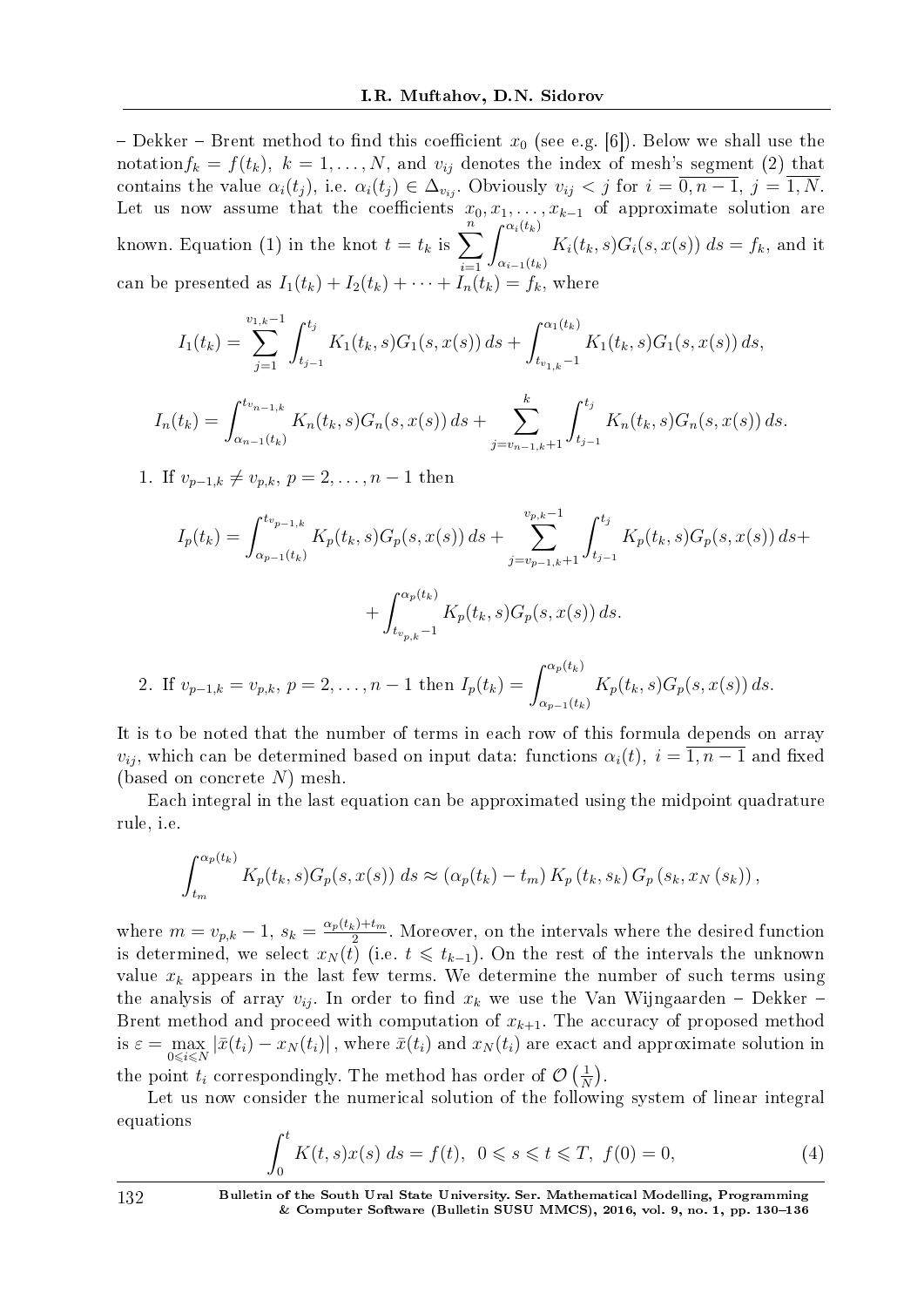where  $m \times m$  matrix kernel  $K(t,s)$  on the compact  $0 \le s \le t \le T$  has 1st kind discontinuities on the curves  $s = \alpha_i(t), i = 1, \ldots, n-1$ .

An approximate solution of system (4) is searched again as a piecewise constant function  $x_N(t) = (x_1^{(N)}(t), \ldots, x_m^{(N)}(t))'$ , where

$$
x_i^{(N)}(t) = \sum_{j=1}^N x_{i,j}^{(N)} \delta_j(t), \ t \in (0,T], \ \delta_j(t) = \begin{cases} 1, & \text{for } t \in \Delta_j = (t_{j-1}, t_j]; \\ 0, & \text{for } t \notin \Delta_j. \end{cases} \tag{5}
$$

with coefficients  $x_{i,j}^{(N)}$ ,  $i = \overline{1,m}$ ,  $j = \overline{1,N}$ .

Let us introduce the following mesh of knots

$$
0 = t_0 < t_1 < t_2 < \ldots < t_N = T, \ \ h = \max_{i=1,N} (t_i - t_{i-1}) = \mathcal{O}(N^{-1})
$$
 (6)

for numerical solution of system (4) on the interval  $[0, T]$ . Make the following notation  $f_{i,k} = f_i(t_k), k = 1,\ldots,N, K^{(i,p)}(t_k,s)$  is  $(i, p)$ -th entry of matrix  $K(t_k, s), i = \overline{1,m}, p =$  $\overline{1,m}$ . This is the function with 1st kind discontinuities on curves  $\alpha_1(t_k) < \alpha_2(t_k) < \ldots$  $<\alpha_{n-1}(t_k)$ , i.e.

$$
\int_0^{t_k} K^{(i,p)}(t_k, s) x_p(s) \, ds = \sum_{q=1}^n \int_{\alpha_{q-1}(t_k)}^{\alpha_q(t_k)} K_q^{(i,p)}(t_k, s) x_p(s) \, ds. \tag{7}
$$

Let us differentiate both sides of equation (4) with respect to t in order to find  $x_N(0)$ 

$$
f'_{i}(t) = \sum_{p=1}^{m} \sum_{q=1}^{n} \left( \int_{\alpha_{q-1}(t)}^{\alpha_{q}(t)} \frac{\partial K_{q}^{(i,p)}(t,s)}{\partial t} x_{p}(s) ds + + \alpha'_{i}(t) K_{q}^{(i,p)}(t, \alpha_{i}(t)) x_{p}(\alpha_{i}(t)) - \alpha'_{i-1}(t) K_{q}^{(i,p)}(t, \alpha_{i-1}(t)) x_{p}(\alpha_{i-1}(t)) \right).
$$

Since all the components  $x_p(0)$  of the desired vector  $x(0)$  can be assumed constant, we gain the following system

$$
f_i'(0) = \sum_{q=1}^n \left( K_q^{(i,p)}(0,0) (\alpha'_q(0) - \alpha'_{q-1}(0)) \right) \sum_{p=1}^m x_{p,0}^{(N)}(0).
$$
 (8)

Solve the system of linear algebraic equations (8) and determine  $x_{p,0}^{(N)}(0)$  for  $p = \overline{1,m}$ .

Let coefficients  $x_{p,0}^{(N)}, x_{p,1}^{(N)}, \ldots, x_{p,k-1}^{(N)}$  be known. Rewrite system (4) in the point  $t = t_k$ . For *i*th row we have

$$
\sum_{p=1}^{m} \int_{t_{k-1}}^{t_k} K^{(i,p)}(t_k, s) x_p(s) \, ds = f_i(t_k) - \sum_{p=1}^{m} \int_{t_0}^{t_{k-1}} K^{(i,p)}(t_k, s) x_p(s) \, ds.
$$

Taking into account (5) we obtain

$$
\sum_{p=1}^{m} \int_{t_{k-1}}^{t_k} K^{(i,p)}(t_k, s) \, ds \, x_{p,k}^{(N)} = f_{i,k} - \sum_{p=1}^{m} \sum_{j=1}^{k-1} \int_{t_{j-1}}^{t_j} K^{(i,p)}(t_k, s) \, ds \, x_{p,j}^{(N)}.
$$

Вестник ЮУрГУ. Серия «Математическое моделирование<br>и программирование» (Вестник ЮУрГУ ММП). 2016. Т. 9, № 1. С. 130-136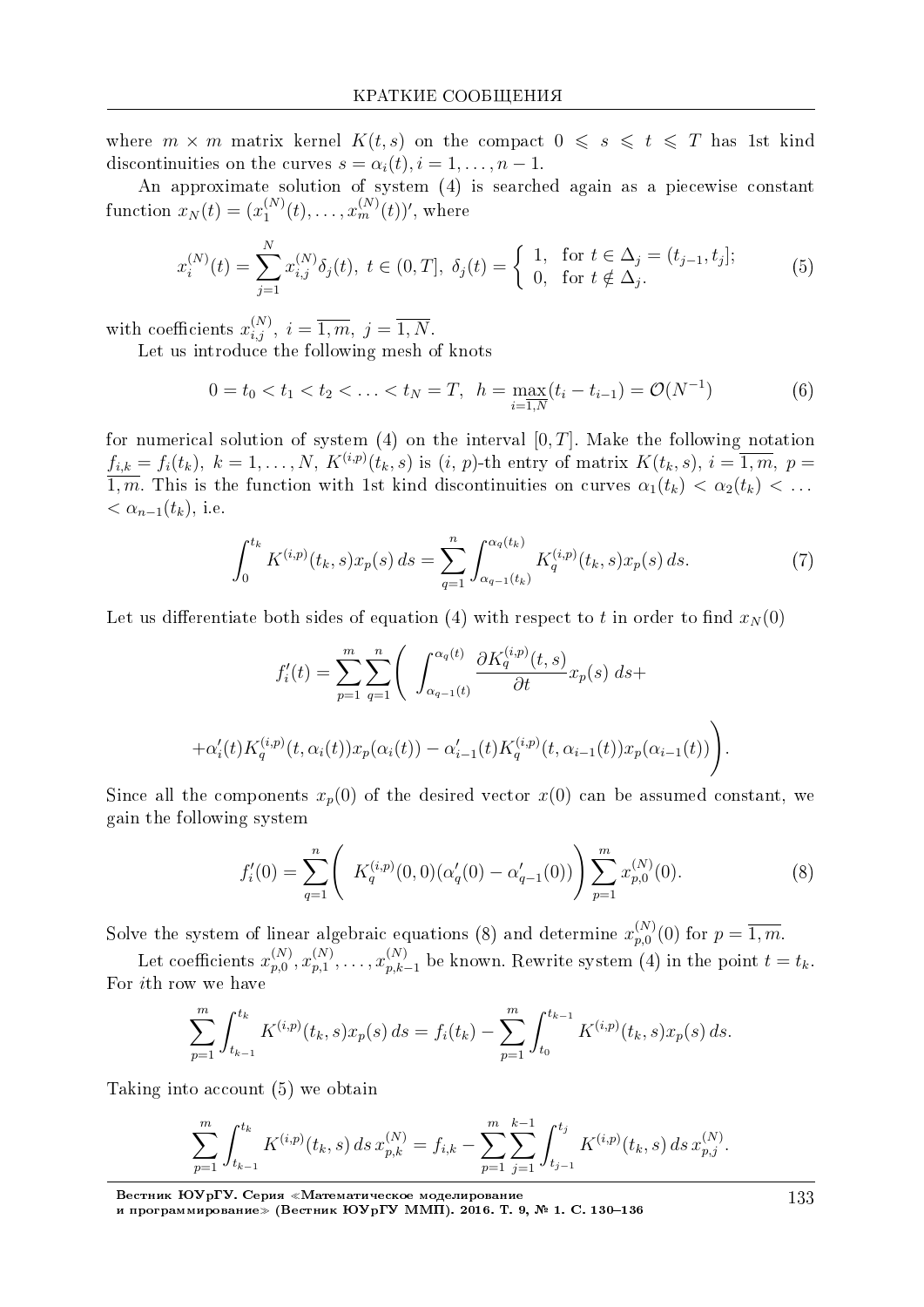Finally taking into account (7) we obtain the following system of linear algebraic equations

$$
\sum_{p=1}^{m} \sum_{q=1}^{n} \int_{\alpha_{q-1}(t_k)}^{\alpha_q(t_k)} K_q^{(i,p)}(t_k, s) \, ds \, x_{p,k}^{(N)} = f_{i,k} - \sum_{p=1}^{m} \sum_{j=1}^{k-1} \sum_{q=1}^{n} \int_{\alpha_{q-1}(t_k)}^{\alpha_q(t_k)} K_q^{(i,p)}(t_k, s) \, ds \, x_{p,j}^{(N)}, \tag{9}
$$

which is solved to determine coefficients  $x_{p,k}^{(N)}$  for  $p = \overline{1,m}$ . 3. Numerical Examples

1.

$$
\int_0^{t/8} (1+t-s)\sin x(s) \, ds + \int_{t/8}^{t/4} (t-1)2\sin x(s) \, ds + \int_{t/4}^t (-1)(\sin^2 x(s) + 1) \, ds =
$$
\n
$$
= -2\frac{1}{8}t + \frac{7t}{8}\cos\frac{t}{8} + (1+2t)\sin\frac{t}{8} - 2t\sin\frac{t}{4} - \frac{1}{4}\sin\frac{t}{2} + \frac{1}{4}\sin 2t, \ t \in [0, 2].
$$

The exact solution is  $\bar{x}(t) = t$ . Tab. 1 demonstrates errors  $\varepsilon$  for various step sizes.

Table 1

Errors for various *h* (example of nonlinear equation)

|                                                                                            | /64 | 1/128 | 1/256 | 1/512 | 1/1024 | 1/2048 |
|--------------------------------------------------------------------------------------------|-----|-------|-------|-------|--------|--------|
| $\varepsilon$   0,345567   0,178316   0,091509   0,047107   0,023892   0,012031   0,006037 |     |       |       |       |        |        |

2.

$$
\int_0^{t/4} \begin{pmatrix} 2+ts, & 1-ts \\ 1+t+s, & 1-ts \end{pmatrix} \cdot \begin{pmatrix} x_1(s) \\ x_2(s) \end{pmatrix} ds + \int_{t/4}^{t/2} \begin{pmatrix} 1+t+s, & t+s \\ \frac{s}{1+t}, & t+s \end{pmatrix} \cdot \begin{pmatrix} x_1(s) \\ x_2(s) \end{pmatrix} ds + + \int_{t/2}^t \begin{pmatrix} 1+t+s, & -1 \\ 1, & \frac{-1}{1+t} \end{pmatrix} \cdot \begin{pmatrix} x_1(s) \\ x_2(s) \end{pmatrix} ds = \begin{pmatrix} \frac{t^6}{40960} + \frac{1129t^5}{20480} + \frac{2027t^4}{24576} - \frac{55t^3}{192} \\ \frac{1}{t+1} \cdot \begin{pmatrix} \frac{-17t^6}{20480} + \frac{4943t^5}{61440} + \frac{2107t^4}{24576} - \frac{55t^3}{192} \end{pmatrix} \end{pmatrix},
$$

where exact solution is  $\bar{x}(t) = \begin{pmatrix} t^3/8 \\ t^2 \end{pmatrix}$ *t* 2  $\setminus$ *, t*  $\in$  [0, 2]. Tab. 2 demonstrates errors  $\varepsilon_i$  =  $\max_{0 \leq j \leq N} |\bar{x}_i(t_j) - x_i^{(N)}|$  $\sum_{i}^{(N)}(t_j)$ ,  $i = 1, 2$ , where  $\bar{x}_i(t_j)$  and  $x_i^{(N)}$  $f_i^{(N)}(t_j)$  are corresponding exact and computed solutions in the knots *t<sup>j</sup>* for various step sizes.

Table 2

| h | 1/32 | 1/64 | 1/128                                                                                                                    | 1/256 | 1/512 | 1/1024 | 1/2048 |
|---|------|------|--------------------------------------------------------------------------------------------------------------------------|-------|-------|--------|--------|
|   |      |      | $\mid \varepsilon_1 \mid 0.054205 \mid 0.028218 \mid 0.014392 \mid 0.007267 \mid 0.003652 \mid 0.001830 \mid 0.000916$   |       |       |        |        |
|   |      |      | $\vdash \varepsilon_2 \mid 0,127717 \mid 0,064389 \mid 0,032327 \mid 0,016196 \mid 0,008106 \mid 0,004055 \mid 0,002028$ |       |       |        |        |

Errors for various *h* (example of systems)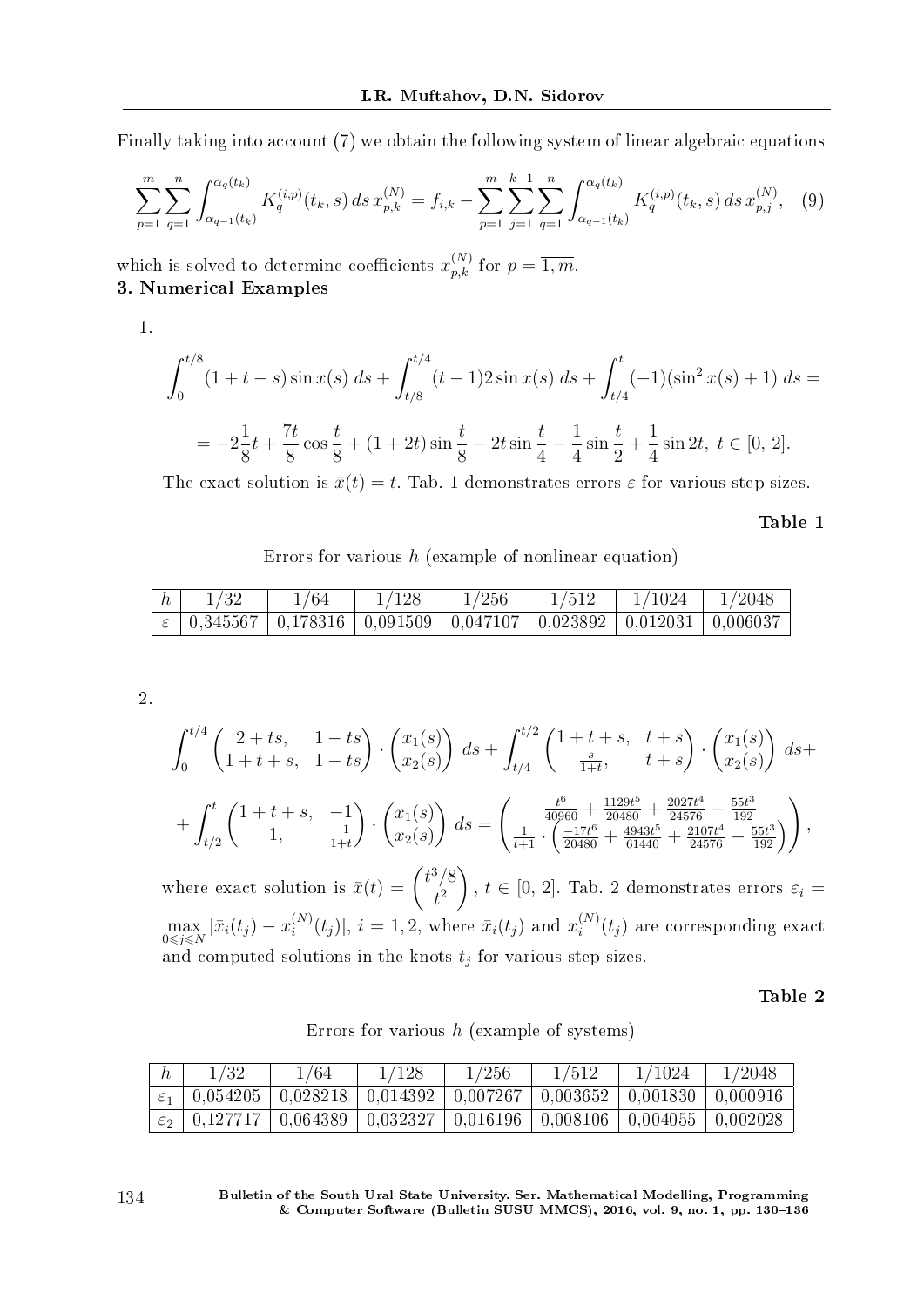**Conslusion.** In this brief paper we continue our studies of Volterra integral equations of the first kind with discontinuous kernels  $[1-5]$ . We further develop the numerical methods [1] and suggest methods for solutions of systems of such linear equations and nonlinear equations. The midpoint quadrature rule is employed and the error order is  $\mathcal{O}(1/N)$ . The numerical method is evaluated on synthetic data and demonstrated uniform T-convergence [7] of the sequence  $\{x_N(t_i)\}_{i=1}^N$  to solution  $\bar{x}(t)$  with rate  $\mathcal{O}(1/N)$ .

Acknowledgment. The authors are thankfull to Dr. A.N. Tynda for valuable comments and discussions of the results presented in this article. The second author is partly supported by the International science and technology cooperation program of China and Russia under Grant No. 2015DFA70580.

### References

- 1. Sidorov D.N., Tynda A.N., Muftahov I.R. Numerical Solution of Volterra Integral Equations of the First Kind with Piecewise Continuous Kernel. Bulletin of the South Ural State University. Series: Mathematical Modelling, Programming and Computer Software, 2014, vol. 7, no. 3, pp. 107-115. (in Russian) DOI: 10.14529/mmp140311
- 2. Sidorov D.N. Integral Dynamical Models: Singularities, Signals and Control. World Scientific Series on Nonlinear Science, ser. A. vol. 87. Singapore, World Sc. Publ., 2015. 260 p.
- 3. Sidorov D.N. Solution to the Volterra Integral Equations of the First Kind with Discontinuous Kernels. Bulletin of the South Ural State University. Series: Mathematical Modelling, *Programming and Computer Software*, 2012, no. 18 (277), pp. 44–52. (in Russian)
- 4. Markova E.V., Sidorov D.N. On One Integral Volterra Model of Developing Dynamical Systems. Automation and Remote Control. 2014, vol. 75, no 3, pp. 413-421. DOI: 10.1134/S0005117914030011
- 5. Sidorov D.N. Solution to Systems of Volterra Integral Equations of the First Kind with Piecewise Continuous Kernels. Russian Mathematics, 2013, vol. 57, pp. 62-72. DOI: 10.3103/S1066369X13010064
- 6. Brent R.P. An Algorithm with Guaranteed Convergence for Finding a Zero of a Function. *The Computer Journal*, 1971, vol. 14, no 4, pp. 422-425. DOI:  $10.1093 \text{/compl}/14.4.422$
- 7. Trenogin V.A. *Funktsional'nyy analiz* [Functional Analysis]. Moscow, Fizmatlit, 2002. (in Russian)

Received November 27, 2015

#### УДК 517.968

#### DOI: 10.14529/mmp160111

# РАЗРЕШИМОСТЬ И АЛГОРИТМ ЧИСЛЕННОГО РЕШЕНИЯ СИСТЕМЫ НЕЛИНЕЙНЫХ ИНТЕГРАЛЬНЫХ УРАВНЕНИЙ ВОЛЬТЕРРА І РОЛА С КУСОЧНО-НЕПРЕРЫВНЫМИ ЯДРАМИ

#### И.Р. Муфтахов, Д.Н. Сидоров

Доказана теорема существования и разработан численный метод решения систем нелинейных интегральных уравнений Вольтерра первого рода с кусочнонепрерывными ядрами, возникающих в моделировании развивающихся динамических